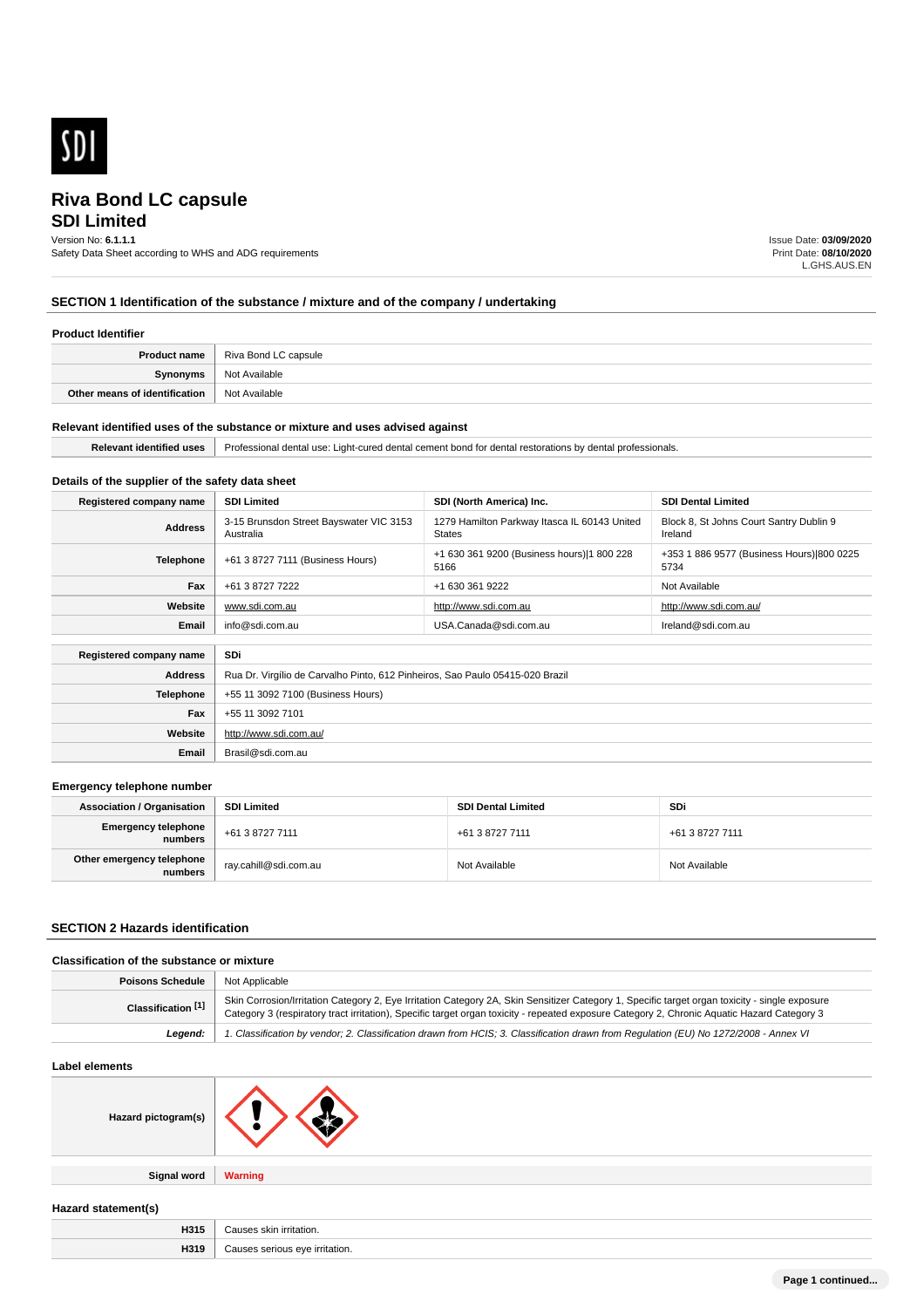| H317 | May cause an allergic skin reaction.                               |
|------|--------------------------------------------------------------------|
| H335 | May cause respiratory irritation.                                  |
| H373 | May cause damage to organs through prolonged or repeated exposure. |
| H412 | Harmful to aquatic life with long lasting effects.                 |

### **Precautionary statement(s) Prevention**

| P260             | Do not breathe mist/vapours/spray.                                         |
|------------------|----------------------------------------------------------------------------|
| P <sub>271</sub> | Use only outdoors or in a well-ventilated area.                            |
| P280             | Wear protective gloves/protective clothing/eye protection/face protection. |
| P273             | Avoid release to the environment.                                          |
| P272             | Contaminated work clothing should not be allowed out of the workplace.     |

#### **Precautionary statement(s) Response**

| P321           | Specific treatment (see advice on this label).                                                                                   |
|----------------|----------------------------------------------------------------------------------------------------------------------------------|
| P362           | Take off contaminated clothing and wash before reuse.                                                                            |
| P302+P352      | IF ON SKIN: Wash with plenty of water.                                                                                           |
| P305+P351+P338 | IF IN EYES: Rinse cautiously with water for several minutes. Remove contact lenses, if present and easy to do. Continue rinsing. |
| P312           | Call a POISON CENTER or doctor/physician if you feel unwell.                                                                     |
| P333+P313      | If skin irritation or rash occurs: Get medical advice/attention.                                                                 |
| P337+P313      | If eye irritation persists: Get medical advice/attention.                                                                        |
| P304+P340      | IF INHALED: Remove victim to fresh air and keep at rest in a position comfortable for breathing.                                 |

#### **Precautionary statement(s) Storage**

|             | . .<br>$\sim$                                                            |  |
|-------------|--------------------------------------------------------------------------|--|
| <b>P405</b> | ∹t∩r                                                                     |  |
| P403+P233   | Stor∈<br>Keep container tightly closed.<br>e in a well-ventilated place. |  |

### **Precautionary statement(s) Disposal**

**P501** Dispose of contents/container to authorised hazardous or special waste collection point in accordance with any local regulation.

### **SECTION 3 Composition / information on ingredients**

### **Substances**

See section below for composition of Mixtures

#### **Mixtures**

| <b>CAS No</b> | %[weight] | Name                        |
|---------------|-----------|-----------------------------|
| Not Available |           | compartment 1:              |
| 9003-01-4     | $15 - 25$ | acrylic acid homopolymer    |
| 87-69-4       | $1 - 5$   | tartaric acid               |
| 868-77-9      | 25-40     | 2-hydroxyethyl methacrylate |
| Not Available | $5 - 15$  | dimethacrylate cross-linker |
| Not Available | $10 - 20$ | acidic monomer              |
| Not Available |           | compartment 2:              |
| Not Available | 95-100    | glass powder                |

### **SECTION 4 First aid measures**

### **Description of first aid measures**

| <b>Eye Contact</b>  | If this product comes in contact with the eyes:<br>▶ Wash out immediately with fresh running water.<br>Ensure complete irrigation of the eye by keeping eyelids apart and away from eye and moving the eyelids by occasionally lifting the upper<br>and lower lids.<br>Seek medical attention without delay; if pain persists or recurs seek medical attention.<br>Removal of contact lenses after an eye injury should only be undertaken by skilled personnel. |
|---------------------|------------------------------------------------------------------------------------------------------------------------------------------------------------------------------------------------------------------------------------------------------------------------------------------------------------------------------------------------------------------------------------------------------------------------------------------------------------------|
| <b>Skin Contact</b> | If skin contact occurs:<br>Immediately remove all contaminated clothing, including footwear.<br>Filush skin and hair with running water (and soap if available).<br>Seek medical attention in event of irritation.                                                                                                                                                                                                                                               |
| Inhalation          | If fumes or combustion products are inhaled remove from contaminated area.<br>Seek medical attention.                                                                                                                                                                                                                                                                                                                                                            |
| Ingestion           | Immediately give a glass of water.<br>First aid is not generally required. If in doubt, contact a Poisons Information Centre or a doctor.<br>Seek medical attention.                                                                                                                                                                                                                                                                                             |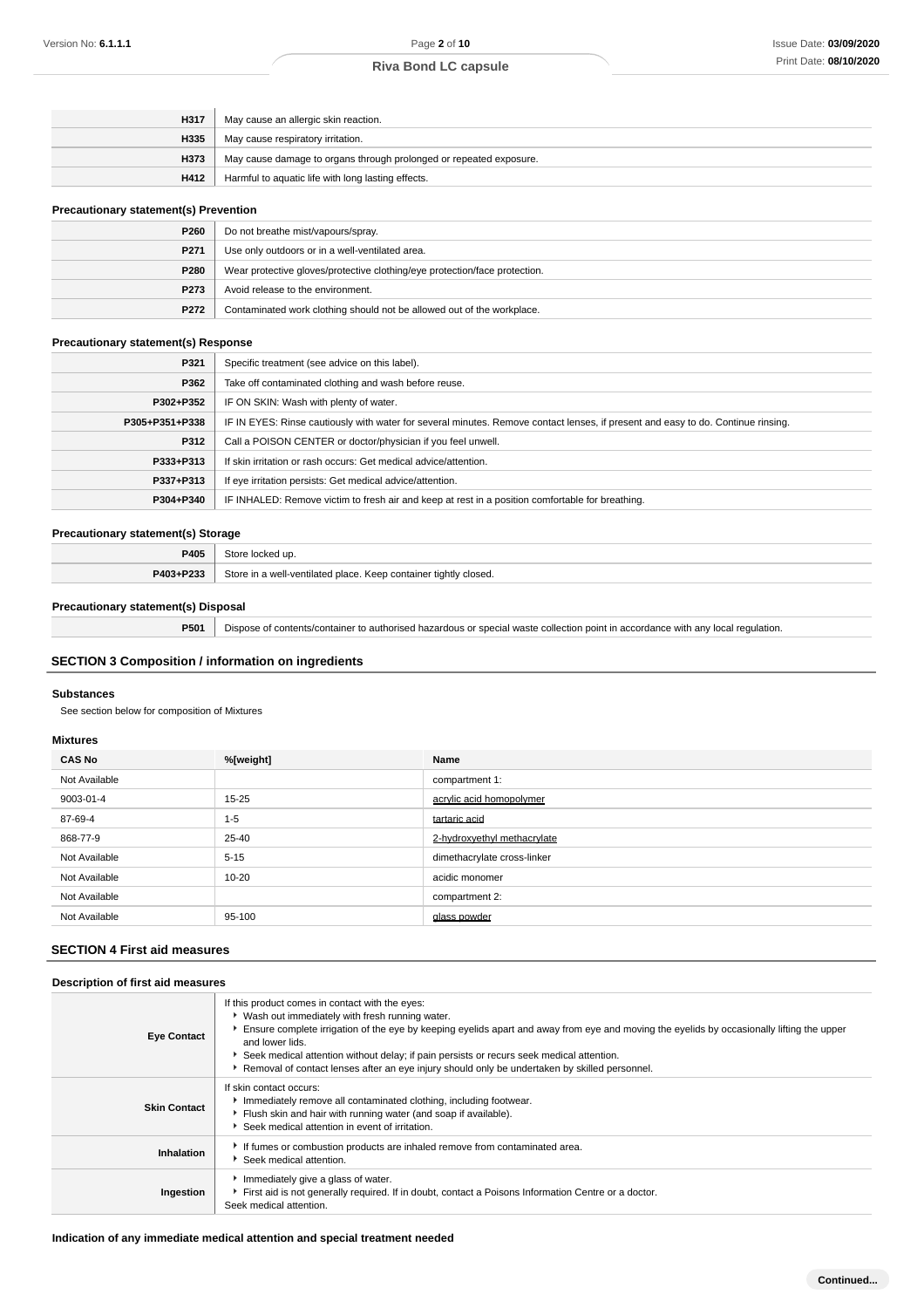### **SECTION 5 Firefighting measures**

#### **Extinguishing media**

Treat symptomatically.

Use dry chemical or foam.

### **Special hazards arising from the substrate or mixture**

| <b>Fire Incompatibility</b>    | None known                                                                                                                                                                                                                                                                                                                                                                                                                                                                                                                                             |
|--------------------------------|--------------------------------------------------------------------------------------------------------------------------------------------------------------------------------------------------------------------------------------------------------------------------------------------------------------------------------------------------------------------------------------------------------------------------------------------------------------------------------------------------------------------------------------------------------|
| <b>Advice for firefighters</b> |                                                                                                                                                                                                                                                                                                                                                                                                                                                                                                                                                        |
| <b>Fire Fighting</b>           | Alert Fire Brigade and tell them location and nature of hazard.<br>► Wear breathing apparatus plus protective gloves in the event of a fire.<br>Prevent, by any means available, spillage from entering drains or water courses.<br>Use fire fighting procedures suitable for surrounding area.<br>DO NOT approach containers suspected to be hot.<br>► Cool fire exposed containers with water spray from a protected location.<br>If safe to do so, remove containers from path of fire.<br>Equipment should be thoroughly decontaminated after use. |
| <b>Fire/Explosion Hazard</b>   | Non combustible.<br>Not considered a significant fire risk, however containers may burn.<br>Decomposes on heating and produces:<br>carbon dioxide (CO2)<br>nitrogen oxides (NOx)<br>other pyrolysis products typical of burning organic material.<br>May emit clouds of acrid smoke<br>May emit corrosive fumes.                                                                                                                                                                                                                                       |
| <b>HAZCHEM</b>                 | Not Applicable                                                                                                                                                                                                                                                                                                                                                                                                                                                                                                                                         |

### **SECTION 6 Accidental release measures**

**Personal precautions, protective equipment and emergency procedures** See section 8

#### **Environmental precautions**

See section 12

#### **Methods and material for containment and cleaning up**

| <b>Minor Spills</b> | Clean up all spills immediately.<br>Avoid contact with skin and eyes.<br>▶ Wear impervious gloves and safety goggles.<br>Trowel up/scrape up.<br>Place spilled material in clean, dry, sealed container.<br>Flush spill area with water.                                                                                                                                                                                                                                                                                                                                                                                                             |
|---------------------|------------------------------------------------------------------------------------------------------------------------------------------------------------------------------------------------------------------------------------------------------------------------------------------------------------------------------------------------------------------------------------------------------------------------------------------------------------------------------------------------------------------------------------------------------------------------------------------------------------------------------------------------------|
| <b>Major Spills</b> | Minor hazard.<br>Clear area of personnel.<br>Alert Fire Brigade and tell them location and nature of hazard.<br>• Control personal contact with the substance, by using protective equipment as required.<br>Prevent spillage from entering drains or water ways.<br>Contain spill with sand, earth or vermiculite.<br>• Collect recoverable product into labelled containers for recycling.<br>Absorb remaining product with sand, earth or vermiculite and place in appropriate containers for disposal.<br>• Wash area and prevent runoff into drains or waterways.<br>If contamination of drains or waterways occurs, advise emergency services. |

Personal Protective Equipment advice is contained in Section 8 of the SDS.

### **SECTION 7 Handling and storage**

| Precautions for safe handling |                                                                                                                                                                                                                                                                                                                                                                                                                                                                                                                                                                                                                                                                                                                                                                                                                                                                                                                                                                         |
|-------------------------------|-------------------------------------------------------------------------------------------------------------------------------------------------------------------------------------------------------------------------------------------------------------------------------------------------------------------------------------------------------------------------------------------------------------------------------------------------------------------------------------------------------------------------------------------------------------------------------------------------------------------------------------------------------------------------------------------------------------------------------------------------------------------------------------------------------------------------------------------------------------------------------------------------------------------------------------------------------------------------|
| Safe handling                 | Avoid all personal contact, including inhalation.<br>▶ Wear protective clothing when risk of exposure occurs.<br>Use in a well-ventilated area.<br>Prevent concentration in hollows and sumps.<br>DO NOT enter confined spaces until atmosphere has been checked.<br>DO NOT allow material to contact humans, exposed food or food utensils.<br>Avoid contact with incompatible materials.<br>V When handling, DO NOT eat, drink or smoke.<br>▶ Keep containers securely sealed when not in use.<br>Avoid physical damage to containers.<br>Always wash hands with soap and water after handling.<br>► Work clothes should be laundered separately. Launder contaminated clothing before re-use.<br>Use good occupational work practice.<br>• Observe manufacturer's storage and handling recommendations contained within this SDS.<br>Atmosphere should be regularly checked against established exposure standards to ensure safe working conditions are maintained. |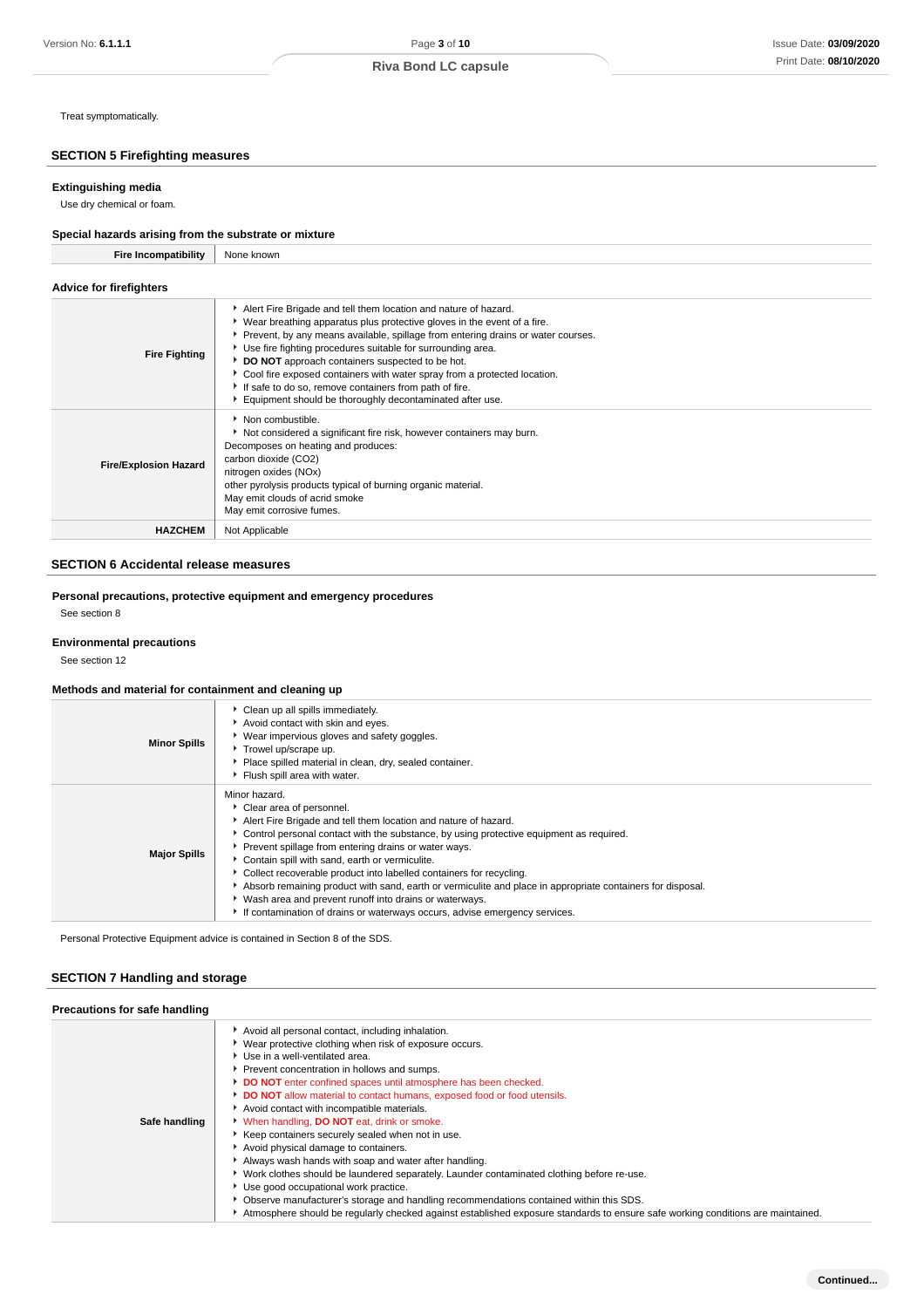|  | Other information | Store in original containers.<br>Keep containers securely sealed.<br>Store in a cool, dry, well-ventilated area.<br>Store away from incompatible materials and foodstuff containers.<br>Protect containers against physical damage and check regularly for leaks.<br>• Observe manufacturer's storage and handling recommendations contained within this SDS.<br>Store between 4 and 25 deg C.<br>Avoid sources of heat. |
|--|-------------------|--------------------------------------------------------------------------------------------------------------------------------------------------------------------------------------------------------------------------------------------------------------------------------------------------------------------------------------------------------------------------------------------------------------------------|
|--|-------------------|--------------------------------------------------------------------------------------------------------------------------------------------------------------------------------------------------------------------------------------------------------------------------------------------------------------------------------------------------------------------------------------------------------------------------|

#### **Conditions for safe storage, including any incompatibilities**

| oniv                |
|---------------------|
| <br>$\sim$<br>20111 |

### **SECTION 8 Exposure controls / personal protection**

#### **Control parameters**

#### **Occupational Exposure Limits (OEL)**

#### I **INGREDIENT DATA**

Not Available

#### **Emergency Limits**

| Ingredient                  | <b>Material name</b>          | TEEL-1             | TEEL-2              | TEEL-3                  |
|-----------------------------|-------------------------------|--------------------|---------------------|-------------------------|
| tartaric acid               | Tartaric acid                 | 1.6 ma/m3          | $7 \text{ ma/m}$ 3  | 100 mg/m3               |
| 2-hydroxyethyl methacrylate | Hydroxyethyl methacrylate, 2- | $1.9 \text{ mg/m}$ | $21 \text{ ma/m}$ 3 | $1,000 \,\mathrm{mg/m}$ |
|                             |                               |                    |                     |                         |

| Ingredient                  | <b>Original IDLH</b> | <b>Revised IDLH</b> |
|-----------------------------|----------------------|---------------------|
| acrylic acid homopolymer    | Not Available        | Not Available       |
| tartaric acid               | Not Available        | Not Available       |
| 2-hydroxyethyl methacrylate | Not Available        | Not Available       |
| glass powder                | Not Available        | Not Available       |

#### **Occupational Exposure Banding**

| Ingredient                  | <b>Occupational Exposure Band Rating</b>                                                                                                  | <b>Occupational Exposure Band Limit</b> |  |  |
|-----------------------------|-------------------------------------------------------------------------------------------------------------------------------------------|-----------------------------------------|--|--|
| acrylic acid homopolymer    |                                                                                                                                           | ≤ 0.01 mg/m <sup>3</sup>                |  |  |
| tartaric acid               |                                                                                                                                           | $\leq$ 0.01 mg/m <sup>3</sup>           |  |  |
| 2-hydroxyethyl methacrylate | $\leq 0.1$ ppm<br>┕                                                                                                                       |                                         |  |  |
| Notes:                      | Occupational exposure banding is a process of assigning chemicals into specific categories or bands based on a chemical's potency and the |                                         |  |  |

adverse health outcomes associated with exposure. The output of this process is an occupational exposure band (OEB), which corresponds to a range of exposure concentrations that are expected to protect worker health.

### **MATERIAL DATA**

NOTE D: Certain substances which are susceptible to spontaneous polymerisation or decomposition are generally placed on the market in a stabilised form. It is in this form that they are listed on Annex I

When they are placed on the market in a non-stabilised form, the label must state the name of the substance followed by the words "non-stabilised"

European Union (EU) List of harmonised classification and labelling hazardous substances, Table 3.1, Annex VI, Regulation (EC) No 1272/2008 (CLP) - up to the latest ATP

#### **Exposure controls**

| Appropriate engineering<br>controls | CARE: Use of a quantity of this material in confined space or poorly ventilated area, where rapid build up of concentrated atmosphere may occur,<br>could require increased ventilation and/or protective gear<br>Engineering controls are used to remove a hazard or place a barrier between the worker and the hazard. Well-designed engineering controls can<br>be highly effective in protecting workers and will typically be independent of worker interactions to provide this high level of protection.<br>The basic types of engineering controls are:<br>Process controls which involve changing the way a job activity or process is done to reduce the risk.<br>Enclosure and/or isolation of emission source which keeps a selected hazard "physically" away from the worker and ventilation that strategically<br>"adds" and "removes" air in the work environment. Ventilation can remove or dilute an air contaminant if designed properly. The design of a<br>ventilation system must match the particular process and chemical or contaminant in use.<br>Employers may need to use multiple types of controls to prevent employee overexposure.<br>General exhaust is adequate under normal operating conditions. Local exhaust ventilation may be required in special circumstances. If risk of<br>overexposure exists, wear approved respirator. Supplied-air type respirator may be required in special circumstances. Correct fit is essential to<br>ensure adequate protection. Provide adequate ventilation in warehouses and enclosed storage areas. Air contaminants generated in the<br>workplace possess varying "escape" velocities which, in turn, determine the "capture velocities" of fresh circulating air required to effectively<br>remove the contaminant. |                                     |  |
|-------------------------------------|-------------------------------------------------------------------------------------------------------------------------------------------------------------------------------------------------------------------------------------------------------------------------------------------------------------------------------------------------------------------------------------------------------------------------------------------------------------------------------------------------------------------------------------------------------------------------------------------------------------------------------------------------------------------------------------------------------------------------------------------------------------------------------------------------------------------------------------------------------------------------------------------------------------------------------------------------------------------------------------------------------------------------------------------------------------------------------------------------------------------------------------------------------------------------------------------------------------------------------------------------------------------------------------------------------------------------------------------------------------------------------------------------------------------------------------------------------------------------------------------------------------------------------------------------------------------------------------------------------------------------------------------------------------------------------------------------------------------------------------------------------------------------------------------------|-------------------------------------|--|
|                                     | Type of Contaminant:                                                                                                                                                                                                                                                                                                                                                                                                                                                                                                                                                                                                                                                                                                                                                                                                                                                                                                                                                                                                                                                                                                                                                                                                                                                                                                                                                                                                                                                                                                                                                                                                                                                                                                                                                                            | Air Speed:                          |  |
|                                     | solvent, vapours, degreasing etc., evaporating from tank (in still air).                                                                                                                                                                                                                                                                                                                                                                                                                                                                                                                                                                                                                                                                                                                                                                                                                                                                                                                                                                                                                                                                                                                                                                                                                                                                                                                                                                                                                                                                                                                                                                                                                                                                                                                        | $0.25 - 0.5$ m/s<br>(50-100 f/min)  |  |
|                                     | aerosols, fumes from pouring operations, intermittent container filling, low speed conveyer transfers, welding, spray<br>drift, plating acid fumes, pickling (released at low velocity into zone of active generation)                                                                                                                                                                                                                                                                                                                                                                                                                                                                                                                                                                                                                                                                                                                                                                                                                                                                                                                                                                                                                                                                                                                                                                                                                                                                                                                                                                                                                                                                                                                                                                          | 0.5-1 m/s (100-200<br>$f/min.$ )    |  |
|                                     | direct spray, spray painting in shallow booths, drum filling, conveyer loading, crusher dusts, gas discharge (active<br>generation into zone of rapid air motion)                                                                                                                                                                                                                                                                                                                                                                                                                                                                                                                                                                                                                                                                                                                                                                                                                                                                                                                                                                                                                                                                                                                                                                                                                                                                                                                                                                                                                                                                                                                                                                                                                               | 1-2.5 m/s (200-500<br>$f/min.$ )    |  |
|                                     | grinding, abrasive blasting, tumbling, high speed wheel generated dusts (released at high initial velocity into zone of<br>very high rapid air motion)                                                                                                                                                                                                                                                                                                                                                                                                                                                                                                                                                                                                                                                                                                                                                                                                                                                                                                                                                                                                                                                                                                                                                                                                                                                                                                                                                                                                                                                                                                                                                                                                                                          | $2.5 - 10$ m/s<br>(500-2000 f/min.) |  |
|                                     | Within each range the appropriate value depends on:                                                                                                                                                                                                                                                                                                                                                                                                                                                                                                                                                                                                                                                                                                                                                                                                                                                                                                                                                                                                                                                                                                                                                                                                                                                                                                                                                                                                                                                                                                                                                                                                                                                                                                                                             |                                     |  |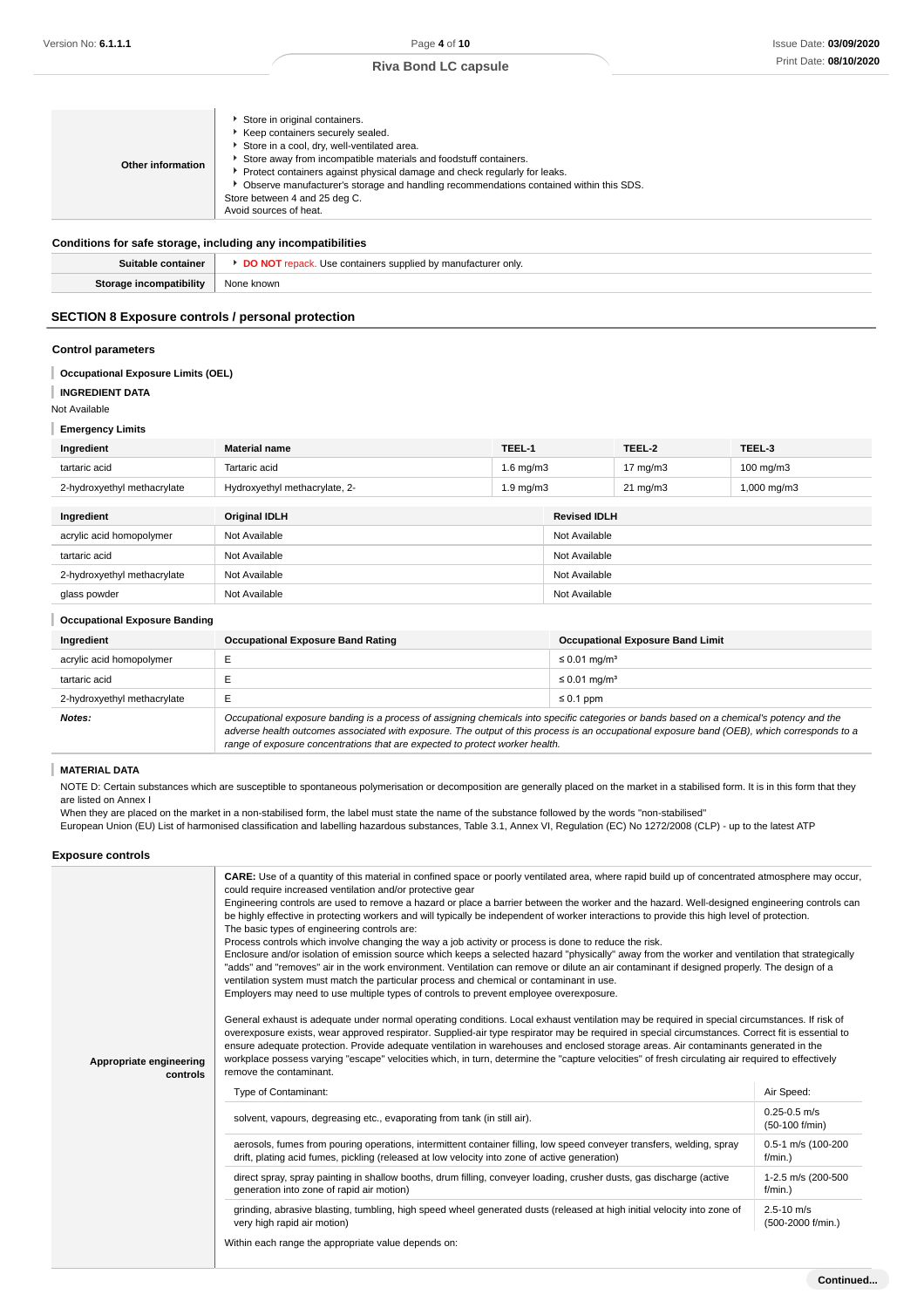|                            | Lower end of the range                                                                                                                                                                                                                                                                                                                                                                                                                                                                                                                                                                                                                                                                                                                                                                                                                                                                                                                                          | Upper end of the range                                                                                                                                                                                                                                                                                                                                                                                                                                                                                                                                                                                                                                                                                                                                                  |  |  |  |
|----------------------------|-----------------------------------------------------------------------------------------------------------------------------------------------------------------------------------------------------------------------------------------------------------------------------------------------------------------------------------------------------------------------------------------------------------------------------------------------------------------------------------------------------------------------------------------------------------------------------------------------------------------------------------------------------------------------------------------------------------------------------------------------------------------------------------------------------------------------------------------------------------------------------------------------------------------------------------------------------------------|-------------------------------------------------------------------------------------------------------------------------------------------------------------------------------------------------------------------------------------------------------------------------------------------------------------------------------------------------------------------------------------------------------------------------------------------------------------------------------------------------------------------------------------------------------------------------------------------------------------------------------------------------------------------------------------------------------------------------------------------------------------------------|--|--|--|
|                            | 1: Room air currents minimal or favourable to capture                                                                                                                                                                                                                                                                                                                                                                                                                                                                                                                                                                                                                                                                                                                                                                                                                                                                                                           | 1: Disturbing room air currents                                                                                                                                                                                                                                                                                                                                                                                                                                                                                                                                                                                                                                                                                                                                         |  |  |  |
|                            | 2: Contaminants of low toxicity or of nuisance value only.                                                                                                                                                                                                                                                                                                                                                                                                                                                                                                                                                                                                                                                                                                                                                                                                                                                                                                      | 2: Contaminants of high toxicity                                                                                                                                                                                                                                                                                                                                                                                                                                                                                                                                                                                                                                                                                                                                        |  |  |  |
|                            | 3: Intermittent, low production.                                                                                                                                                                                                                                                                                                                                                                                                                                                                                                                                                                                                                                                                                                                                                                                                                                                                                                                                | 3: High production, heavy use                                                                                                                                                                                                                                                                                                                                                                                                                                                                                                                                                                                                                                                                                                                                           |  |  |  |
|                            | 4: Large hood or large air mass in motion                                                                                                                                                                                                                                                                                                                                                                                                                                                                                                                                                                                                                                                                                                                                                                                                                                                                                                                       | 4: Small hood-local control only                                                                                                                                                                                                                                                                                                                                                                                                                                                                                                                                                                                                                                                                                                                                        |  |  |  |
|                            | more when extraction systems are installed or used.                                                                                                                                                                                                                                                                                                                                                                                                                                                                                                                                                                                                                                                                                                                                                                                                                                                                                                             | Simple theory shows that air velocity falls rapidly with distance away from the opening of a simple extraction pipe. Velocity generally decreases<br>with the square of distance from the extraction point (in simple cases). Therefore the air speed at the extraction point should be adjusted,<br>accordingly, after reference to distance from the contaminating source. The air velocity at the extraction fan, for example, should be a minimum of<br>1-2 m/s (200-400 f/min) for extraction of solvents generated in a tank 2 meters distant from the extraction point. Other mechanical considerations,<br>producing performance deficits within the extraction apparatus, make it essential that theoretical air velocities are multiplied by factors of 10 or |  |  |  |
| <b>Personal protection</b> |                                                                                                                                                                                                                                                                                                                                                                                                                                                                                                                                                                                                                                                                                                                                                                                                                                                                                                                                                                 |                                                                                                                                                                                                                                                                                                                                                                                                                                                                                                                                                                                                                                                                                                                                                                         |  |  |  |
| Eye and face protection    | Safety glasses with side shields.<br>Chemical goggles.<br>▶ Contact lenses may pose a special hazard; soft contact lenses may absorb and concentrate irritants. A written policy document, describing<br>the wearing of lenses or restrictions on use, should be created for each workplace or task. This should include a review of lens absorption<br>and adsorption for the class of chemicals in use and an account of injury experience. Medical and first-aid personnel should be trained in<br>their removal and suitable equipment should be readily available. In the event of chemical exposure, begin eye irrigation immediately and<br>remove contact lens as soon as practicable. Lens should be removed at the first signs of eye redness or irritation - lens should be removed in<br>a clean environment only after workers have washed hands thoroughly. [CDC NIOSH Current Intelligence Bulletin 59], [AS/NZS 1336 or<br>national equivalent] |                                                                                                                                                                                                                                                                                                                                                                                                                                                                                                                                                                                                                                                                                                                                                                         |  |  |  |
| <b>Skin protection</b>     | See Hand protection below                                                                                                                                                                                                                                                                                                                                                                                                                                                                                                                                                                                                                                                                                                                                                                                                                                                                                                                                       |                                                                                                                                                                                                                                                                                                                                                                                                                                                                                                                                                                                                                                                                                                                                                                         |  |  |  |
| Hands/feet protection      | ▶ Wear chemical protective gloves, e.g. PVC.<br>• Wear safety footwear or safety gumboots, e.g. Rubber<br>Rubber Gloves                                                                                                                                                                                                                                                                                                                                                                                                                                                                                                                                                                                                                                                                                                                                                                                                                                         |                                                                                                                                                                                                                                                                                                                                                                                                                                                                                                                                                                                                                                                                                                                                                                         |  |  |  |
| <b>Body protection</b>     | See Other protection below                                                                                                                                                                                                                                                                                                                                                                                                                                                                                                                                                                                                                                                                                                                                                                                                                                                                                                                                      |                                                                                                                                                                                                                                                                                                                                                                                                                                                                                                                                                                                                                                                                                                                                                                         |  |  |  |
| Other protection           | No special equipment needed when handling small quantities.<br><b>OTHERWISE:</b><br>• Overalls.<br>Barrier cream.<br>▶ Eyewash unit.                                                                                                                                                                                                                                                                                                                                                                                                                                                                                                                                                                                                                                                                                                                                                                                                                            |                                                                                                                                                                                                                                                                                                                                                                                                                                                                                                                                                                                                                                                                                                                                                                         |  |  |  |

### **Respiratory protection**

Type A Filter of sufficient capacity. (AS/NZS 1716 & 1715, EN 143:2000 & 149:2001, ANSI Z88 or national equivalent)

Selection of the Class and Type of respirator will depend upon the level of breathing zone contaminant and the chemical nature of the contaminant. Protection Factors (defined as the ratio of contaminant outside and inside the mask) may also be important.

| Required minimum protection factor | Maximum gas/vapour concentration present in air p.p.m. (by volume) | <b>Half-face Respirator</b> | <b>Full-Face Respirator</b> |
|------------------------------------|--------------------------------------------------------------------|-----------------------------|-----------------------------|
| up to 10                           | 1000                                                               | A-AUS / Class1 P3           | $\overline{\phantom{a}}$    |
| up to 50                           | 1000                                                               | $\overline{\phantom{a}}$    | A-AUS / Class 1 P3          |
| up to 50                           | 5000                                                               | Airline <sup>*</sup>        | -                           |
| up to 100                          | 5000                                                               | $\overline{\phantom{a}}$    | A-2 P3                      |
| up to $100$                        | 10000                                                              | $\overline{\phantom{a}}$    | A-3 P3                      |
| $100+$                             |                                                                    |                             | Airline**                   |

\* - Continuous Flow \*\* - Continuous-flow or positive pressure demand

A(All classes) = Organic vapours, B AUS or B1 = Acid gasses, B2 = Acid gas or hydrogen cyanide(HCN), B3 = Acid gas or hydrogen cyanide(HCN), E = Sulfur dioxide(SO2), G = Agricultural chemicals, K = Ammonia(NH3), Hg = Mercury, NO = Oxides of nitrogen, MB = Methyl bromide, AX = Low boiling point organic compounds(below 65 degC)

#### **SECTION 9 Physical and chemical properties**

#### **Information on basic physical and chemical properties**

| Appearance                                        | Smooth, pale-coloured low viscosity paste with slight characteristic odour, mixes with water. |                                            |                |
|---------------------------------------------------|-----------------------------------------------------------------------------------------------|--------------------------------------------|----------------|
|                                                   |                                                                                               |                                            |                |
| <b>Physical state</b>                             | Free-flowing Paste                                                                            | Relative density (Water = $1$ )            | 1.2            |
| Odour                                             | Not Available                                                                                 | Partition coefficient n-octanol<br>/ water | Not Available  |
| <b>Odour threshold</b>                            | Not Available                                                                                 | Auto-ignition temperature (°C)             | Not Available  |
| pH (as supplied)                                  | $1 - 2$                                                                                       | <b>Decomposition temperature</b>           | Not Available  |
| Melting point / freezing point<br>$(^{\circ}C)$   | Not Applicable                                                                                | Viscosity (cSt)                            | Not Available  |
| Initial boiling point and boiling<br>range $(°C)$ | approx 100                                                                                    | Molecular weight (g/mol)                   | Not Applicable |
| Flash point (°C)                                  | Not Applicable                                                                                | <b>Taste</b>                               | Not Available  |
| <b>Evaporation rate</b>                           | Not Available                                                                                 | <b>Explosive properties</b>                | Not Available  |
| Flammability                                      | Not Applicable                                                                                | <b>Oxidising properties</b>                | Not Available  |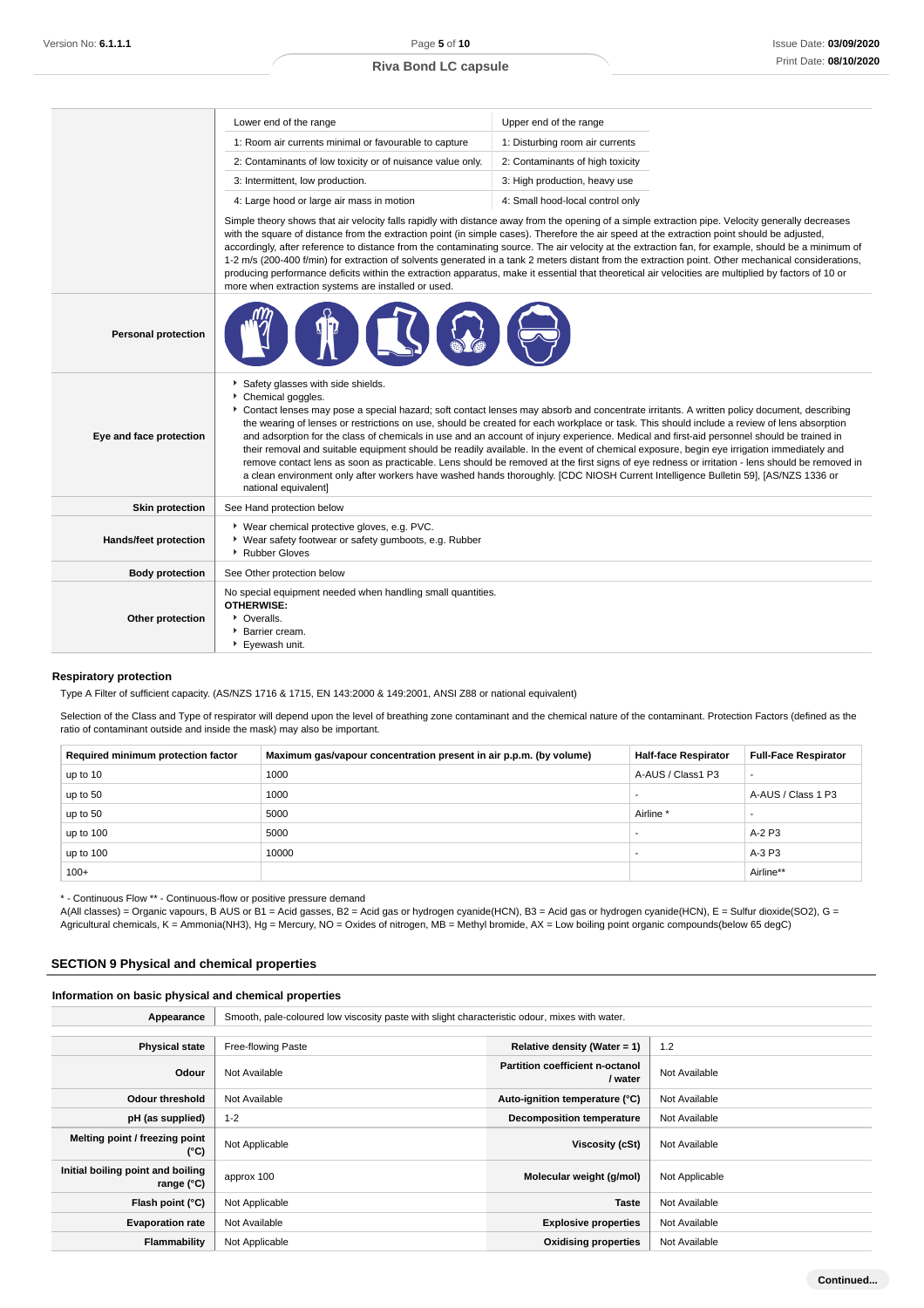| Upper Explosive Limit (%)  | Not Applicable | Surface Tension (dyn/cm or<br>mN/m | Not Available |
|----------------------------|----------------|------------------------------------|---------------|
| Lower Explosive Limit (%)  | Not Applicable | <b>Volatile Component (%vol)</b>   | Not Available |
| Vapour pressure (kPa)      | approx 2.3     | Gas group                          | Not Available |
| Solubility in water        | Miscible       | pH as a solution (1%)              | Not Available |
| Vapour density $(Air = 1)$ | Not Available  | VOC g/L                            | Not Available |

## **SECTION 10 Stability and reactivity**

| Reactivity                                 | See section 7                                                                                                                                                                                                                                                                                                                                                                              |
|--------------------------------------------|--------------------------------------------------------------------------------------------------------------------------------------------------------------------------------------------------------------------------------------------------------------------------------------------------------------------------------------------------------------------------------------------|
| <b>Chemical stability</b>                  | Stable under controlled storage conditions provided material contains adequate stabiliser / polymerisation inhibitor.<br>Bulk storages may have special storage requirements<br>▶ WARNING: Gradual decomposition in strong, sealed containers may lead to a large pressure build-up and subsequent explosion. Rapid and<br>violent polymerisation possible at temperatures above 32 deg c. |
| Possibility of hazardous<br>reactions      | See section 7                                                                                                                                                                                                                                                                                                                                                                              |
| <b>Conditions to avoid</b>                 | See section 7                                                                                                                                                                                                                                                                                                                                                                              |
| Incompatible materials                     | See section 7                                                                                                                                                                                                                                                                                                                                                                              |
| <b>Hazardous decomposition</b><br>products | See section 5                                                                                                                                                                                                                                                                                                                                                                              |

## **SECTION 11 Toxicological information**

### **Information on toxicological effects**

| Inhaled                     | Evidence shows, or practical experience predicts, that the material produces irritation of the respiratory system, in a substantial number of<br>individuals, following inhalation. In contrast to most organs, the lung is able to respond to a chemical insult by first removing or neutralising the<br>irritant and then repairing the damage. The repair process, which initially evolved to protect mammalian lungs from foreign matter and antigens,<br>may however, produce further lung damage resulting in the impairment of gas exchange, the primary function of the lungs. Respiratory tract<br>irritation often results in an inflammatory response involving the recruitment and activation of many cell types, mainly derived from the vascular<br>system.<br>Inhalation hazard is increased at higher temperatures.                                                                                                                                                                                                                                                                                                                                                                                                                                                                                   |                                                      |  |
|-----------------------------|-----------------------------------------------------------------------------------------------------------------------------------------------------------------------------------------------------------------------------------------------------------------------------------------------------------------------------------------------------------------------------------------------------------------------------------------------------------------------------------------------------------------------------------------------------------------------------------------------------------------------------------------------------------------------------------------------------------------------------------------------------------------------------------------------------------------------------------------------------------------------------------------------------------------------------------------------------------------------------------------------------------------------------------------------------------------------------------------------------------------------------------------------------------------------------------------------------------------------------------------------------------------------------------------------------------------------|------------------------------------------------------|--|
| Ingestion                   | Accidental ingestion of the material may be damaging to the health of the individual.                                                                                                                                                                                                                                                                                                                                                                                                                                                                                                                                                                                                                                                                                                                                                                                                                                                                                                                                                                                                                                                                                                                                                                                                                                 |                                                      |  |
| <b>Skin Contact</b>         | Evidence exists, or practical experience predicts, that the material either produces inflammation of the skin in a substantial number of individuals<br>following direct contact, and/or produces significant inflammation when applied to the healthy intact skin of animals, for up to four hours, such<br>inflammation being present twenty-four hours or more after the end of the exposure period. Skin irritation may also be present after prolonged or<br>repeated exposure; this may result in a form of contact dermatitis (nonallergic). The dermatitis is often characterised by skin redness (erythema)<br>and swelling (oedema) which may progress to blistering (vesiculation), scaling and thickening of the epidermis. At the microscopic level there<br>may be intercellular oedema of the spongy layer of the skin (spongiosis) and intracellular oedema of the epidermis.<br>The material may accentuate any pre-existing dermatitis condition<br>Open cuts, abraded or irritated skin should not be exposed to this material<br>Entry into the blood-stream through, for example, cuts, abrasions, puncture wounds or lesions, may produce systemic injury with harmful effects.<br>Examine the skin prior to the use of the material and ensure that any external damage is suitably protected. |                                                      |  |
| Eye                         | Evidence exists, or practical experience predicts, that the material may cause eye irritation in a substantial number of individuals and/or may<br>produce significant ocular lesions which are present twenty-four hours or more after instillation into the eye(s) of experimental animals.<br>Repeated or prolonged eye contact may cause inflammation characterised by temporary redness (similar to windburn) of the conjunctiva<br>(conjunctivitis); temporary impairment of vision and/or other transient eye damage/ulceration may occur.                                                                                                                                                                                                                                                                                                                                                                                                                                                                                                                                                                                                                                                                                                                                                                     |                                                      |  |
| Chronic                     | Long-term exposure to respiratory irritants may result in disease of the airways involving difficult breathing and related systemic problems.<br>Practical experience shows that skin contact with the material is capable either of inducing a sensitisation reaction in a substantial number of<br>individuals, and/or of producing a positive response in experimental animals.                                                                                                                                                                                                                                                                                                                                                                                                                                                                                                                                                                                                                                                                                                                                                                                                                                                                                                                                    |                                                      |  |
|                             | <b>TOXICITY</b>                                                                                                                                                                                                                                                                                                                                                                                                                                                                                                                                                                                                                                                                                                                                                                                                                                                                                                                                                                                                                                                                                                                                                                                                                                                                                                       | <b>IRRITATION</b>                                    |  |
| <b>Riva Bond LC capsule</b> | Not Available                                                                                                                                                                                                                                                                                                                                                                                                                                                                                                                                                                                                                                                                                                                                                                                                                                                                                                                                                                                                                                                                                                                                                                                                                                                                                                         | Not Available                                        |  |
|                             |                                                                                                                                                                                                                                                                                                                                                                                                                                                                                                                                                                                                                                                                                                                                                                                                                                                                                                                                                                                                                                                                                                                                                                                                                                                                                                                       |                                                      |  |
|                             | <b>TOXICITY</b>                                                                                                                                                                                                                                                                                                                                                                                                                                                                                                                                                                                                                                                                                                                                                                                                                                                                                                                                                                                                                                                                                                                                                                                                                                                                                                       | <b>IRRITATION</b>                                    |  |
| acrylic acid homopolymer    | Not Available<br>Eye: adverse effect observed (irreversible damage)[1]                                                                                                                                                                                                                                                                                                                                                                                                                                                                                                                                                                                                                                                                                                                                                                                                                                                                                                                                                                                                                                                                                                                                                                                                                                                |                                                      |  |
|                             |                                                                                                                                                                                                                                                                                                                                                                                                                                                                                                                                                                                                                                                                                                                                                                                                                                                                                                                                                                                                                                                                                                                                                                                                                                                                                                                       | Skin: no adverse effect observed (not irritating)[1] |  |
|                             | <b>TOXICITY</b>                                                                                                                                                                                                                                                                                                                                                                                                                                                                                                                                                                                                                                                                                                                                                                                                                                                                                                                                                                                                                                                                                                                                                                                                                                                                                                       | <b>IRRITATION</b>                                    |  |
| tartaric acid               | 5000 mg/kg <sup>[2]</sup>                                                                                                                                                                                                                                                                                                                                                                                                                                                                                                                                                                                                                                                                                                                                                                                                                                                                                                                                                                                                                                                                                                                                                                                                                                                                                             | Not Available                                        |  |
|                             | <b>TOXICITY</b>                                                                                                                                                                                                                                                                                                                                                                                                                                                                                                                                                                                                                                                                                                                                                                                                                                                                                                                                                                                                                                                                                                                                                                                                                                                                                                       | <b>IRRITATION</b>                                    |  |
|                             | Oral (guinea pig) LD50: =4680 mg/kg <sup>[2]</sup>                                                                                                                                                                                                                                                                                                                                                                                                                                                                                                                                                                                                                                                                                                                                                                                                                                                                                                                                                                                                                                                                                                                                                                                                                                                                    | Eye (rabbit): SEVERE *                               |  |
|                             | Oral (mouse) LD50: =3275 mg/kg <sup>[2]</sup>                                                                                                                                                                                                                                                                                                                                                                                                                                                                                                                                                                                                                                                                                                                                                                                                                                                                                                                                                                                                                                                                                                                                                                                                                                                                         | Eye: adverse effect observed (irritating)[1]         |  |
| 2-hydroxyethyl methacrylate | Oral (mouse) LD50: =5457 mg/kg $^{[2]}$                                                                                                                                                                                                                                                                                                                                                                                                                                                                                                                                                                                                                                                                                                                                                                                                                                                                                                                                                                                                                                                                                                                                                                                                                                                                               | Skin (rabbit): non-irritating*                       |  |
|                             | Oral (mouse) LD50: =5888 mg/kg $^{[2]}$                                                                                                                                                                                                                                                                                                                                                                                                                                                                                                                                                                                                                                                                                                                                                                                                                                                                                                                                                                                                                                                                                                                                                                                                                                                                               | Skin: no adverse effect observed (not irritating)[1] |  |
|                             | Oral (rat) LD50: =5050 mg/kg <sup>[2]</sup>                                                                                                                                                                                                                                                                                                                                                                                                                                                                                                                                                                                                                                                                                                                                                                                                                                                                                                                                                                                                                                                                                                                                                                                                                                                                           |                                                      |  |
|                             | <b>TOXICITY</b>                                                                                                                                                                                                                                                                                                                                                                                                                                                                                                                                                                                                                                                                                                                                                                                                                                                                                                                                                                                                                                                                                                                                                                                                                                                                                                       | <b>IRRITATION</b>                                    |  |
| glass powder                | Not Available                                                                                                                                                                                                                                                                                                                                                                                                                                                                                                                                                                                                                                                                                                                                                                                                                                                                                                                                                                                                                                                                                                                                                                                                                                                                                                         | Not Available                                        |  |
|                             |                                                                                                                                                                                                                                                                                                                                                                                                                                                                                                                                                                                                                                                                                                                                                                                                                                                                                                                                                                                                                                                                                                                                                                                                                                                                                                                       |                                                      |  |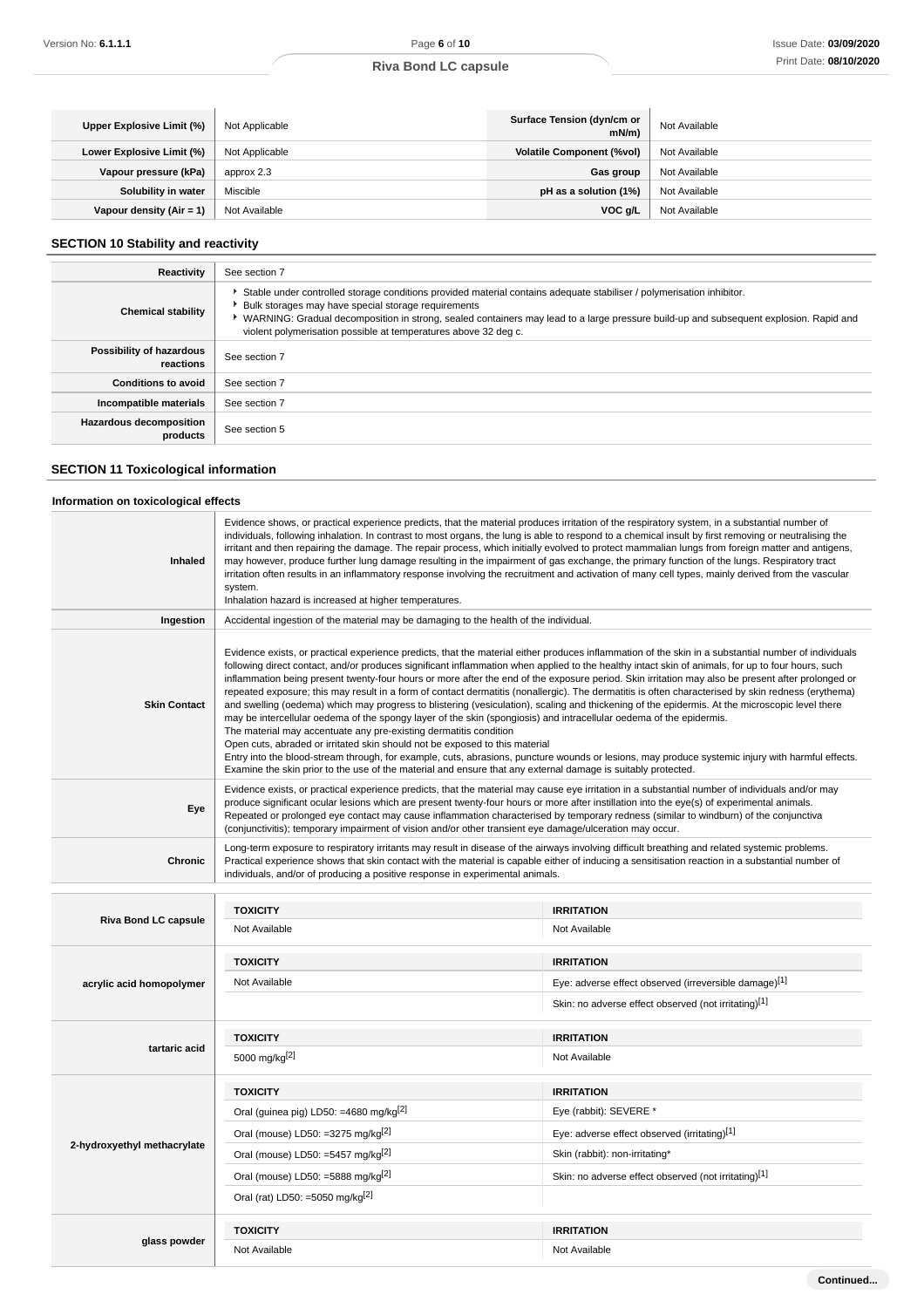| Legend:                                   | 1. Value obtained from Europe ECHA Registered Substances - Acute toxicity 2.* Value obtained from manufacturer's SDS. Unless otherwise                                                                                                                                                                                                                                                                                                                                                                                                                                                                                                                                                                                                                                                                                                                                                                                                                                                                                                                                                                                                                                                                                                                                                                                                                                                                                                                                                                                                                                                                                                                                                                                                                                                                                                                                                                                                                                                                                                                                                                                                                                                                                                                                                                                                                                                                                                                                                                                                                                                                                                                                                                                                                                                                                                                                                                                                                                                                                                                                                                                                                                                                                                                                                                                                                                                                                                                                                                                                                                                                                                                                                                                                                                                                                                                                                                                                                                                                                                                                                                                                                                                                                                                                                                                                                                                                                                                                                                                                                                                                                                                                                                                                                                                                                                                                                                                                                                                                                                                                                                                                                                                                                                                                                                                                                                                                                                                                                                                                                                                                                                                                                                                                                                                                                                                                                                                                                                                                                                                                                                                                                                                                                                                                                                                                                                                                                                                                          |
|-------------------------------------------|---------------------------------------------------------------------------------------------------------------------------------------------------------------------------------------------------------------------------------------------------------------------------------------------------------------------------------------------------------------------------------------------------------------------------------------------------------------------------------------------------------------------------------------------------------------------------------------------------------------------------------------------------------------------------------------------------------------------------------------------------------------------------------------------------------------------------------------------------------------------------------------------------------------------------------------------------------------------------------------------------------------------------------------------------------------------------------------------------------------------------------------------------------------------------------------------------------------------------------------------------------------------------------------------------------------------------------------------------------------------------------------------------------------------------------------------------------------------------------------------------------------------------------------------------------------------------------------------------------------------------------------------------------------------------------------------------------------------------------------------------------------------------------------------------------------------------------------------------------------------------------------------------------------------------------------------------------------------------------------------------------------------------------------------------------------------------------------------------------------------------------------------------------------------------------------------------------------------------------------------------------------------------------------------------------------------------------------------------------------------------------------------------------------------------------------------------------------------------------------------------------------------------------------------------------------------------------------------------------------------------------------------------------------------------------------------------------------------------------------------------------------------------------------------------------------------------------------------------------------------------------------------------------------------------------------------------------------------------------------------------------------------------------------------------------------------------------------------------------------------------------------------------------------------------------------------------------------------------------------------------------------------------------------------------------------------------------------------------------------------------------------------------------------------------------------------------------------------------------------------------------------------------------------------------------------------------------------------------------------------------------------------------------------------------------------------------------------------------------------------------------------------------------------------------------------------------------------------------------------------------------------------------------------------------------------------------------------------------------------------------------------------------------------------------------------------------------------------------------------------------------------------------------------------------------------------------------------------------------------------------------------------------------------------------------------------------------------------------------------------------------------------------------------------------------------------------------------------------------------------------------------------------------------------------------------------------------------------------------------------------------------------------------------------------------------------------------------------------------------------------------------------------------------------------------------------------------------------------------------------------------------------------------------------------------------------------------------------------------------------------------------------------------------------------------------------------------------------------------------------------------------------------------------------------------------------------------------------------------------------------------------------------------------------------------------------------------------------------------------------------------------------------------------------------------------------------------------------------------------------------------------------------------------------------------------------------------------------------------------------------------------------------------------------------------------------------------------------------------------------------------------------------------------------------------------------------------------------------------------------------------------------------------------------------------------------------------------------------------------------------------------------------------------------------------------------------------------------------------------------------------------------------------------------------------------------------------------------------------------------------------------------------------------------------------------------------------------------------------------------------------------------------------------------------------------------------------------------------------|
|                                           | specified data extracted from RTECS - Register of Toxic Effect of chemical Substances                                                                                                                                                                                                                                                                                                                                                                                                                                                                                                                                                                                                                                                                                                                                                                                                                                                                                                                                                                                                                                                                                                                                                                                                                                                                                                                                                                                                                                                                                                                                                                                                                                                                                                                                                                                                                                                                                                                                                                                                                                                                                                                                                                                                                                                                                                                                                                                                                                                                                                                                                                                                                                                                                                                                                                                                                                                                                                                                                                                                                                                                                                                                                                                                                                                                                                                                                                                                                                                                                                                                                                                                                                                                                                                                                                                                                                                                                                                                                                                                                                                                                                                                                                                                                                                                                                                                                                                                                                                                                                                                                                                                                                                                                                                                                                                                                                                                                                                                                                                                                                                                                                                                                                                                                                                                                                                                                                                                                                                                                                                                                                                                                                                                                                                                                                                                                                                                                                                                                                                                                                                                                                                                                                                                                                                                                                                                                                                           |
| <b>ACRYLIC ACID</b><br><b>HOMOPOLYMER</b> | Polycarboxylates are of low toxicity by all exposure routes examined.<br>Homopolymers(P-AA) are of low acute toxicity to the rat (LD50 > 5 g/kg bw/d) and are not irritating to the rabbit's skin and, at the most, slightly<br>irritating to the eye. Further P-AA has no sensitising potential.<br>The adverse effect after repeated inhalation dosing (91-d/rat) was a mild, reversible pulmonary irritation. This effect is considered as not<br>substance related owing to the physical property of the respirable dust, which caused local and not systemic lung effects.<br>There was neither evidence for a genotoxic potential of PAA using a variety of genetic endpoints in-vitro and in-vivo,nor for developmental<br>toxicity or reprotoxicity in the rat. Based upon the available data, it is considered that exposure to polycarboxylates does not imply any<br>particular hazard to humans<br>The Cosmetic Ingredient Review (CIR) Expert Panel noted that these crosslinked alkyl acrylates are macromolecules that are not expected to<br>pass through the stratum corneum of the skin, so significant dermal absorption is not expected. Therefore, topically applied cosmetics are not<br>expected to result in systemic or reproductive and developmental toxicity or to have genotoxic or carcinogenic effects upon use.<br>The Panel noted that cosmetic products containing these ingredients are reportedly used around the eyes, on the lips, and on other mucous<br>membranes. Thus, crosslinked alkyl acrylates could be absorbed systemically through the relatively moist, n stratum cornea of the conjunctiva,<br>lips, and other mucous membranes, and through ingestion when applied to the lips. However, the Panel noted that any absorption through healthy<br>intact mucous membranes is likely to be not significant, primarily because of the relatively large molecular sizes. Furthermore, the chemically<br>inert nature of the polymers precludes degradation to smaller absorbable species.<br>Absorption of the polymers and their residual monomers in cosmetic products also would be limited after application to the lips or eye area based<br>on the relatively small fractions of the applied products that might be inadvertently ingested or make direct contact with the conjunctiva.<br>The Carbomers (Carbopols) are synthetic, high molecular weight, nonlinear polymers of acrylic acid, cross-linked with a polyalkenyl polyether.<br>The Carbomer polymers are used in cosmetics and emulsifying agents at concentrations up to 50%. Acute oral animal studies showed that<br>Carbomers-910, -934, -934P, -940, and -941 have low toxicities when ingested. Rabbits showed minimal skin irritation and zero to moderate eye<br>irritation when tested with Carbomers-910 and -934. Subchronic feeding of rats and dogs with Carbomer-934 in the diet resulted in lower than<br>normal body weights, but no pathological changes were observed. Dogs chronically fed Carbomer-934P manifested gastrointestinal irritation and<br>marked pigment deposition within Kupffer cells of the liver. Clinical studies with Carbomers showed that these polymers have low potential for<br>skin irritation and sensitization at concentrations up to 100%. Carbomer-934 demonstrated low potential for phototoxicity and photo-contact<br>allergenicity. On the basis of the available information presented and as qualified in the report, it is concluded that the Carbomers are safe as<br>cosmetic ingredients.<br>Little toxicity data is available for acrylic crosspolymers; the acute dermal and oral toxicity data that were found indicated that these ingredients<br>are not very toxic. The little genotoxicity data that were available reported negative results in Ames tests. Carcinogenicity data were not found in<br>the published literature for the polymers, but data were available for the monomers.<br>In an alternative method study, acrylates/vinyl neodecanoate crosspolymer was predicted to be a non-irritant. The non-human studies reported<br>no to slight irritation with undiluted and weak sensitization with 2% aq., acrylates/C10-30 alkyl acrylate crosspolymer, no irritation with acrylates<br>crosspolymer at 30% in olive oil, and no irritation or sensitization with sodium acrylates crosspolymer-2 (concentration not specified). Mostly,<br>human testing with undiluted acrylates/C10-30 alkyl acrylate crosspolymer, acrylates crosspolymer, and acrylates/ethylhexyl acrylate<br>crosspolymer, up to 2.5% aq. acrylates/vinyl isodecanoate crosspolymer, 1% aq. dilutions of formulations containing 2% acrylates/vinyl<br>neodecanoate crosspolymer, and formulations containing up to 2.6% lauryl methacrylate/glycol dimethacrylate crosspolymers do not indicate any<br>dermal irritation or sensitization. The only exception was a weak irritant response noted during an intensified Shelanski human repeated insult<br>patch test (HRIPT) with undiluted acrylates/C10-30 alkyl acrylate crosspolymer.<br>Alternative test methods for ocular irritation indicated that acrylates/vinyl isodecanoate crosspolymer and a formulation containing 1% lauryl<br>methacrylate/glycol dimethacrylate crosspolymer are not likely ocular irritants. In studies using rabbits, undiluted acrylates/C10-30 alkyl acrylate<br>crosspolymer produced minimal to moderate irritation, and it was considered a borderline irritant in unrinsed rabbit eyes. Acrylates crosspolymer,<br>at 50% in olive oil, and sodium acrylates crosspolymer-2 did not appear to be ocular irritants in rabbit eyes. Two different risk assessments<br>evaluating the carcinogenic endpoint for benzene that may be present in acrylates/ C10-30 alkyl acrylates crosspolymer resulted in different<br>lifetime risk. One found that the risk was within the range associated with a 10exp 6 cancer risk, while the other reported a 20-fold greater risk.<br>Final Safety Assessment: Crosslinked Alkyl Acrylates as Used in Cosmetics. Nov 2011<br>Cosmetic Ingredient Review (CIR) Expert Panel<br>http://ntp.niehs.nih.gov/ntp/roc/nominations/2013/publiccomm/attachmentcir_508.pdf<br>The substance is classified by IARC as Group 3:<br><b>NOT</b> classifiable as to its carcinogenicity to humans.<br>Evidence of carcinogenicity may be inadequate or limited in animal testing. |
| <b>TARTARIC ACID</b>                      | for simple alpha-hydroxy carboxylic acids and their salts:<br>The US Food and Drug Administration (FDA) received a total of 114 adverse dermatologic experience reports for alpha-hydroxy acids (AHA)-<br>containing skin care products between 1992 and February 2004, with the maximum number in 1994. The reported adverse experiences included<br>burning (45), dermatitis or rash (35), swelling (29), pigmentary changes (15), blisters or welts (14), skin peeling (13), itching (12), irritation or<br>tenderness (8), chemical burns (6), and increased sunburn (3). The frequency of such reports for skin exfoliating products that contain AHAs has<br>been considerably lower in subsequent years. The more serious adverse reactions appear to occur most often with products that cause the<br>greatest degree of exfoliation, such as "skin peelers."<br>Various studies confirmed previous industry studies indicating that applying AHAs to the skin results in increased UV sensitivity. After four weeks<br>of AHA application, volunteers' sensitivity to skin reddening produced by UV increased by 18 percent. Similarly, the volunteers' sensitivity to<br>UV-induced cellular damage doubled, on average, with considerable differences among individuals. Topical glycolic acid enhances photodamage<br>by ultraviolet light.<br>However, the studies also indicated that this increase in sensitivity is reversible and does not last long after discontinuing use of the AHA cream.<br>One week after the treatments were halted, researchers found no significant differences in UV sensitivity among the various skin sites.<br>Most AHAs are physiologic, natural, and non-toxic substances. All members of the group promote normal keratinization and desquamation.<br>Those with multiple hydroxyl groups are moisturizing antioxidants, and are especially gentle for sensitive skin.<br>The studies did not identify exactly how AHAs bring about the increased UV sensitivity, although the effects did not appear to involve dramatic<br>increases in UV-induced damage to DNA in the skin.<br>Previous FDA studies have indicated that a cosmetic-type cream base caused an AHA to penetrate more deeply into the skin when compared to<br>an AHA solution without the usual cosmetic ingredients. However, further studies will be needed to learn how much, if at all, those cosmetic-type<br>ingredients influence the AHA-related effects on UV sensitivity.<br>The toxicology of simple alpha hydroxy carboxylic acids cluster is characterised by five compounds sharing the functional group defining the<br>cluster name<br>Experimental data available for members of the simple alpha-hydroxy carboxylic acids indicate a low acute, repeated-dose, reproductive and<br>developmental toxicity.<br>The simple alpha hydroxy carboxylic acids are eye and skin irritants but are not expected to be skin sensitisers.<br>Genotoxicity test data for two cluster members and a cancer bioassay for the calcium salt of propanoic acid, 2-hydroxy- yielded negative results<br>and all other cluster members are considered to have little or no mutagenic or carcinogenic potential.<br>Acute oral toxicity of propanoic acid, 2-hydroxy- (2S)- (79-33-4) and propanoic acid, 2-hydroxy- (50-21-5) are low. The repeated-dose and<br>developmental toxicity of the three tested simple alpha -hydroxy carboxylic acids is low. In EPA's High Production Volume Program, reproductive<br>toxicity testing for propanoic acid, 2-hydroxy- (50-21-5) was deemed unnecessary because it is a normal component of human intermediary<br>metabolism. Reproductive toxicity of acetic acid, 2-hydroxy- (79-14-1) has been tested and was found to be low. Low reproductive toxicity of the<br>associated potassium salts is also expected to be low. Alpha-hydroxy carboxylic acids are severe eye irritants. Acetic acid, 2-hydroxy- (79-14-1),<br>propanoic acid, 2-hydroxy- (2S)- (79-33-4) and propanoic acid, 2-hydroxy- (50-21-5) all produced positive skin irritation in rabbits. The members                                                                                                                                                                                                                                                                                                                                                                                                                                                                                                                                                                                                                                                                                                                                                                                                                                                                                                                                                                                                                                                                                                                                                                                                                                                                                                                                                                                                                                                                                                                                                                                                                                                                                                                                                                                                                                                                                                                                                                                                                                                                                                                                                                                                                                                                                                                                   |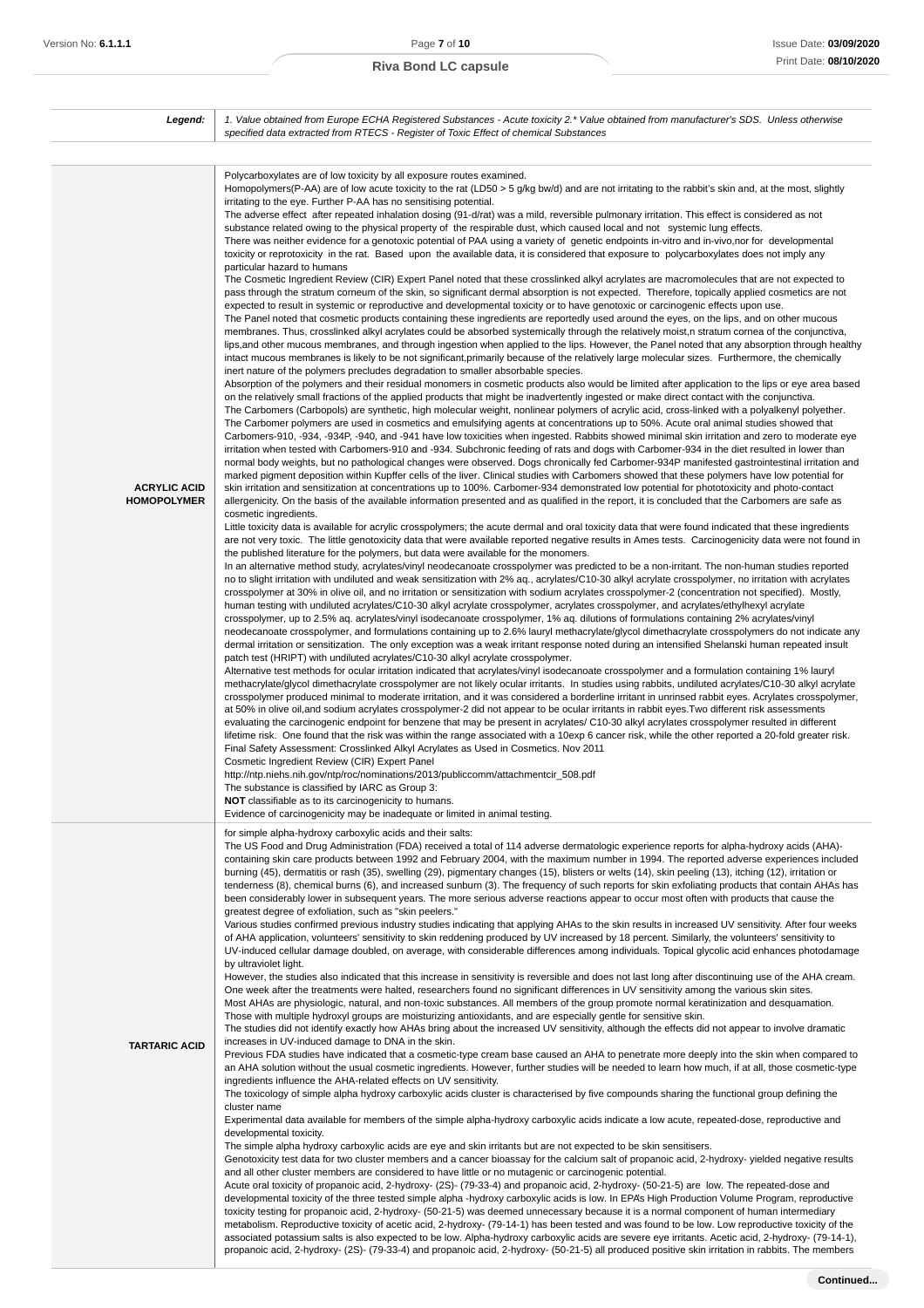|                                                                                                                     | of this cluster are not expected to be skin sensitisers based on negative results in quinea pigs for both acetic acid, 2-hydroxy- (79-14-1) and<br>propanoic acid, 2-hydroxy- (2S)- (79-33-4). Genotoxicity data for acetic acid, 2-hydroxy-(79-14-1) and propanoic acid, 2-hydroxy- (50-21-5) are<br>acid, 2-hydroxy- (50-21-5) in rats showed no evidence of carcinogenicity. An expert judgment based on mechanism-based structure-activity<br>relationship considerations indicate little or no carcinogenic potential for any of the cluster members due to expected rapid metabolism/excretion<br>and lack of genotoxic structural alert. This judgment is supported by the negative cancer and mutagenicity data for propanoic acid, 2-<br>hydroxy- (50-21-5), which is considered a reasonable analogue to the rest of the cluster.<br>Some products containing alpha-hydroxy acids (AHAs) have been marketed for uses such as treating acne, removing scars, and lightening<br>discolorations. Among these are some products marketed as "skin peelers," which may contain relatively high concentrations of AHAs or other<br>acids and are designed to remove the outer layer of the skin<br>Convulsions, haemorrhage recorded.                                                                                                                                                                                                                                                                                                                                                                                                                                                                                                                                                                                                                                                                                                                                                                   |                                 | negative, indicating that none of the cluster members are expected to be genotoxic. A 2-year drinking water study of the calcium salt of propanoic |
|---------------------------------------------------------------------------------------------------------------------|-------------------------------------------------------------------------------------------------------------------------------------------------------------------------------------------------------------------------------------------------------------------------------------------------------------------------------------------------------------------------------------------------------------------------------------------------------------------------------------------------------------------------------------------------------------------------------------------------------------------------------------------------------------------------------------------------------------------------------------------------------------------------------------------------------------------------------------------------------------------------------------------------------------------------------------------------------------------------------------------------------------------------------------------------------------------------------------------------------------------------------------------------------------------------------------------------------------------------------------------------------------------------------------------------------------------------------------------------------------------------------------------------------------------------------------------------------------------------------------------------------------------------------------------------------------------------------------------------------------------------------------------------------------------------------------------------------------------------------------------------------------------------------------------------------------------------------------------------------------------------------------------------------------------------------------------------------------------------------------------------------------|---------------------------------|----------------------------------------------------------------------------------------------------------------------------------------------------|
| 2-HYDROXYETHYL<br><b>METHACRYLATE</b>                                                                               | Dermal (rabbit): >5000 mg/kg* Effects persist beyond 21 days<br>The following information refers to contact allergens as a group and may not be specific to this product.<br>Contact allergies quickly manifest themselves as contact eczema, more rarely as urticaria or Quincke's oedema. The pathogenesis of contact<br>eczema involves a cell-mediated (T lymphocytes) immune reaction of the delayed type. Other allergic skin reactions, e.g. contact urticaria,<br>involve antibody-mediated immune reactions. The significance of the contact allergen is not simply determined by its sensitisation potential: the<br>distribution of the substance and the opportunities for contact with it are equally important. A weakly sensitising substance which is widely<br>distributed can be a more important allergen than one with stronger sensitising potential with which few individuals come into contact. From a<br>clinical point of view, substances are noteworthy if they produce an allergic test reaction in more than 1% of the persons tested.<br>Where no "official" classification for acrylates and methacrylates exists, there has been cautious attempts to create classifications in the absence<br>of contrary evidence. For example<br>Monalkyl or monoarylesters of acrylic acids should be classified as R36/37/38 and R51/53<br>Monoalkyl or monoaryl esters of methacrylic acid should be classified as R36/37/38<br>Based on the available oncogenicity data and without a better understanding of the carcinogenic mechanism the Health and Environmental<br>Review Division (HERD), Office of Toxic Substances (OTS), of the US EPA previously concluded that all chemicals that contain the acrylate or<br>methacrylate moiety (CH2=CHCOO or CH2=C(CH3)COO) should be considered to be a carcinogenic hazard unless shown otherwise by<br>adequate testing.<br>This position has now been revised and acrylates and methacrylates are no longer de facto carcinogens. |                                 |                                                                                                                                                    |
| glass powder                                                                                                        | No significant acute toxicological data identified in literature search.                                                                                                                                                                                                                                                                                                                                                                                                                                                                                                                                                                                                                                                                                                                                                                                                                                                                                                                                                                                                                                                                                                                                                                                                                                                                                                                                                                                                                                                                                                                                                                                                                                                                                                                                                                                                                                                                                                                                    |                                 |                                                                                                                                                    |
| <b>ACRYLIC ACID</b><br><b>HOMOPOLYMER &amp; TARTARIC</b><br><b>ACID &amp; 2-HYDROXYETHYL</b><br><b>METHACRYLATE</b> | Asthma-like symptoms may continue for months or even years after exposure to the material ceases. This may be due to a non-allergenic<br>condition known as reactive airways dysfunction syndrome (RADS) which can occur following exposure to high levels of highly irritating<br>compound. Key criteria for the diagnosis of RADS include the absence of preceding respiratory disease, in a non-atopic individual, with abrupt<br>onset of persistent asthma-like symptoms within minutes to hours of a documented exposure to the irritant. A reversible airflow pattern, on<br>spirometry, with the presence of moderate to severe bronchial hyperreactivity on methacholine challenge testing and the lack of minimal<br>lymphocytic inflammation, without eosinophilia, have also been included in the criteria for diagnosis of RADS. RADS (or asthma) following an<br>irritating inhalation is an infrequent disorder with rates related to the concentration of and duration of exposure to the irritating substance.<br>Industrial bronchitis, on the other hand, is a disorder that occurs as result of exposure due to high concentrations of irritating substance (often<br>particulate in nature) and is completely reversible after exposure ceases. The disorder is characterised by dyspnea, cough and mucus<br>production.                                                                                                                                                                                                                                                                                                                                                                                                                                                                                                                                                                                                                                                               |                                 |                                                                                                                                                    |
| <b>Acute Toxicity</b>                                                                                               | ×                                                                                                                                                                                                                                                                                                                                                                                                                                                                                                                                                                                                                                                                                                                                                                                                                                                                                                                                                                                                                                                                                                                                                                                                                                                                                                                                                                                                                                                                                                                                                                                                                                                                                                                                                                                                                                                                                                                                                                                                           | Carcinogenicity                 | ×                                                                                                                                                  |
| <b>Skin Irritation/Corrosion</b>                                                                                    | ✔                                                                                                                                                                                                                                                                                                                                                                                                                                                                                                                                                                                                                                                                                                                                                                                                                                                                                                                                                                                                                                                                                                                                                                                                                                                                                                                                                                                                                                                                                                                                                                                                                                                                                                                                                                                                                                                                                                                                                                                                           | <b>Reproductivity</b>           | ×                                                                                                                                                  |
| <b>Serious Eye Damage/Irritation</b>                                                                                | ✔                                                                                                                                                                                                                                                                                                                                                                                                                                                                                                                                                                                                                                                                                                                                                                                                                                                                                                                                                                                                                                                                                                                                                                                                                                                                                                                                                                                                                                                                                                                                                                                                                                                                                                                                                                                                                                                                                                                                                                                                           | <b>STOT - Single Exposure</b>   | ✔                                                                                                                                                  |
| <b>Respiratory or Skin</b><br>sensitisation                                                                         | ✔                                                                                                                                                                                                                                                                                                                                                                                                                                                                                                                                                                                                                                                                                                                                                                                                                                                                                                                                                                                                                                                                                                                                                                                                                                                                                                                                                                                                                                                                                                                                                                                                                                                                                                                                                                                                                                                                                                                                                                                                           | <b>STOT - Repeated Exposure</b> | ✔                                                                                                                                                  |
| <b>Mutagenicity</b>                                                                                                 | ×                                                                                                                                                                                                                                                                                                                                                                                                                                                                                                                                                                                                                                                                                                                                                                                                                                                                                                                                                                                                                                                                                                                                                                                                                                                                                                                                                                                                                                                                                                                                                                                                                                                                                                                                                                                                                                                                                                                                                                                                           | <b>Aspiration Hazard</b>        | ×                                                                                                                                                  |

Legend:  $\mathsf{X}$  – Data either not available or does not fill the criteria for classification – Data available to make classification

### **SECTION 12 Ecological information**

### **Toxicity**

| <b>Riva Bond LC capsule</b> | Endpoint         | <b>Test Duration (hr)</b> | <b>Species</b>                | Value            | Source           |
|-----------------------------|------------------|---------------------------|-------------------------------|------------------|------------------|
|                             | Not<br>Available | Not Available             | Not Available                 | Not<br>Available | Not<br>Available |
|                             | Endpoint         | <b>Test Duration (hr)</b> | <b>Species</b>                | Value            | Source           |
|                             | <b>LC50</b>      | 96                        | Fish                          | 27mg/L           | 2                |
| acrylic acid homopolymer    | <b>EC50</b>      | 48                        | Crustacea                     | 47mg/L           | 2                |
|                             | EC50             | 72                        | Algae or other aquatic plants | $0.75$ mg/L      | 2                |
|                             | <b>NOEC</b>      | 72                        | Algae or other aquatic plants | $0.03$ mg/L      | $\sqrt{2}$       |
| tartaric acid               | Endpoint         | <b>Test Duration (hr)</b> | <b>Species</b>                | Value            | Source           |
|                             | <b>LC50</b>      | 96                        | Fish                          | $>100$ mg/L      | $\overline{2}$   |
|                             | <b>EC50</b>      | 48                        | Crustacea                     | 93.313mg/L       | $\overline{2}$   |
|                             | <b>EC50</b>      | 72                        | Algae or other aquatic plants | 51.404mg/L       | $\overline{2}$   |
|                             |                  |                           |                               |                  |                  |
|                             | EC <sub>0</sub>  | 32                        | Crustacea                     | 135mg/L          | $\overline{c}$   |
|                             | <b>NOEC</b>      | 72                        | Algae or other aquatic plants | 3.125mg/L        | $\overline{c}$   |
|                             | Endpoint         | <b>Test Duration (hr)</b> | <b>Species</b>                | Value            |                  |
| 2-hydroxyethyl methacrylate | <b>LC50</b>      | 96                        | Fish                          | $>100$ mg/L      | Source<br>2      |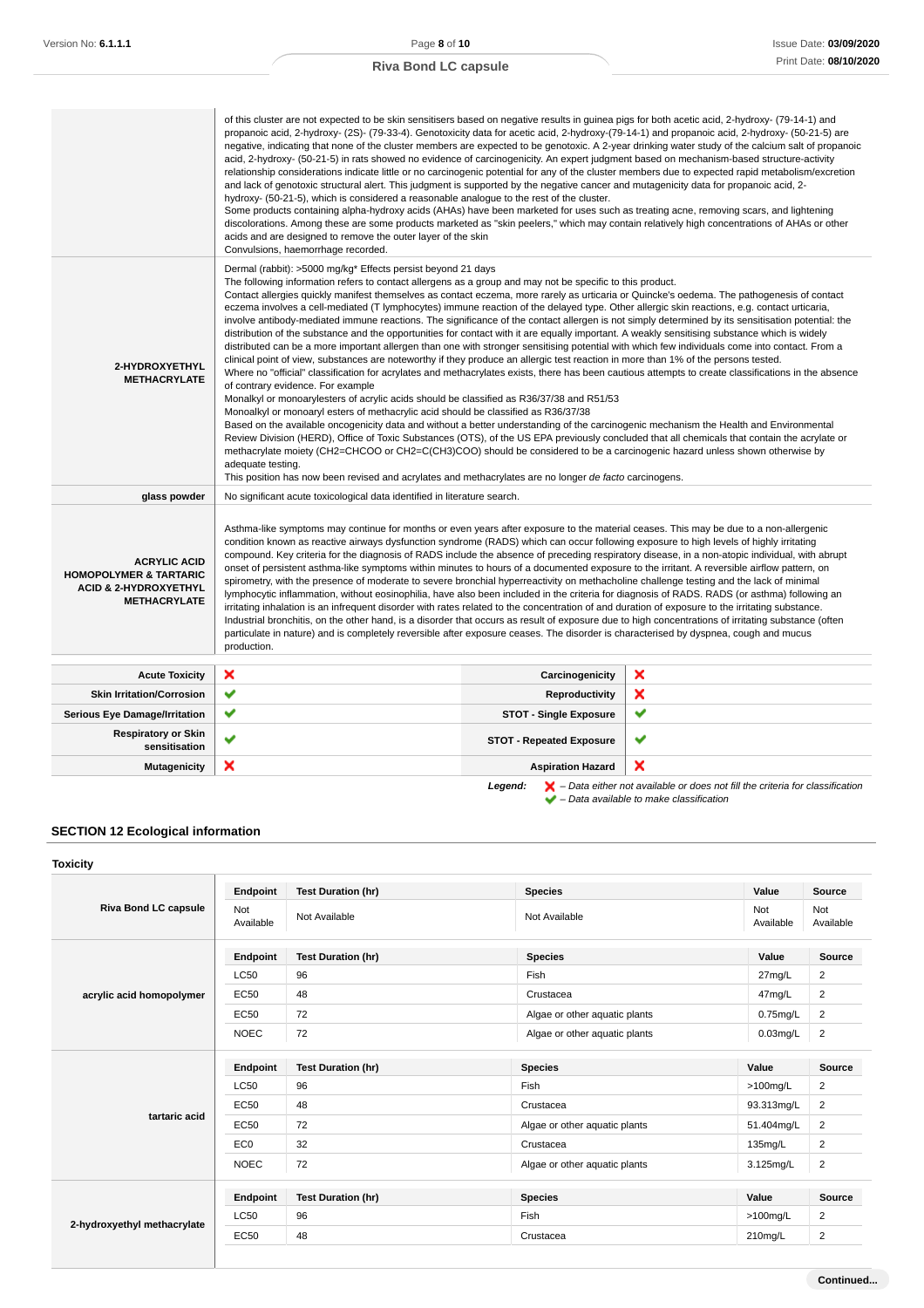|              | EC50             | 72                                                                                                  | Algae or other aquatic plants                                                                                                                                                                                                                                                            | >1-260ma/L       | $\overline{2}$   |
|--------------|------------------|-----------------------------------------------------------------------------------------------------|------------------------------------------------------------------------------------------------------------------------------------------------------------------------------------------------------------------------------------------------------------------------------------------|------------------|------------------|
|              | <b>NOEC</b>      | 504                                                                                                 | Crustacea                                                                                                                                                                                                                                                                                | 24.1mg/L         | $\overline{2}$   |
|              | Endpoint         | <b>Test Duration (hr)</b>                                                                           | <b>Species</b>                                                                                                                                                                                                                                                                           | Value            | Source           |
| glass powder | Not<br>Available | Not Available                                                                                       | Not Available                                                                                                                                                                                                                                                                            | Not<br>Available | Not<br>Available |
| Legend:      |                  | Data 6. NITE (Japan) - Bioconcentration Data 7. METI (Japan) - Bioconcentration Data 8. Vendor Data | Extracted from 1. IUCLID Toxicity Data 2. Europe ECHA Registered Substances - Ecotoxicological Information - Aquatic Toxicity 3. EPIWIN Suite<br>V3.12 (QSAR) - Aquatic Toxicity Data (Estimated) 4. US EPA, Ecotox database - Aquatic Toxicity Data 5. ECETOC Aquatic Hazard Assessment |                  |                  |

Harmful to aquatic organisms.

May cause long-term adverse effects in the aquatic environment.

**DO NOT** discharge into sewer or waterways.

#### **Persistence and degradability**

| Ingredient                  | Persistence: Water/Soil | Persistence: Air |
|-----------------------------|-------------------------|------------------|
| acrylic acid homopolymer    | LOW                     | LOW              |
| tartaric acid               | LOW                     | LOW              |
| 2-hydroxyethyl methacrylate | LOW                     | LOW              |

#### **Bioaccumulative potential**

| Ingredient                  | <b>Bioaccumulation</b>    |
|-----------------------------|---------------------------|
| acrylic acid homopolymer    | LOW (LogKOW = $0.4415$ )  |
| tartaric acid               | LOW (LogKOW = $-1.0017$ ) |
| 2-hydroxyethyl methacrylate | LOW (BCF = $1.54$ )       |

#### **Mobility in soil**

| Ingredient                  | <b>Mobility</b>      |
|-----------------------------|----------------------|
| acrylic acid homopolymer    | $HIGH (KOC = 1.201)$ |
| tartaric acid               | $HIGH (KOC = 1)$     |
| 2-hydroxyethyl methacrylate | $HIGH (KOC = 1.043)$ |

### **SECTION 13 Disposal considerations**

| Waste treatment methods      |                                                                                                                                                                                                                                                                                                                                                                                                                                                          |
|------------------------------|----------------------------------------------------------------------------------------------------------------------------------------------------------------------------------------------------------------------------------------------------------------------------------------------------------------------------------------------------------------------------------------------------------------------------------------------------------|
| Product / Packaging disposal | <b>DO NOT</b> allow wash water from cleaning or process equipment to enter drains.<br>It may be necessary to collect all wash water for treatment before disposal.<br>In all cases disposal to sewer may be subject to local laws and regulations and these should be considered first.<br>* Where in doubt contact the responsible authority.<br>Consult State Land Waste Management Authority for disposal.<br>Bury residue in an authorised landfill. |

### **SECTION 14 Transport information**

| <b>Labels Required</b><br>. |                |  |  |  |
|-----------------------------|----------------|--|--|--|
| <b>Marine Pollutant</b>     | <b>NO</b>      |  |  |  |
| <b>HAZCHEM</b>              | Not Applicable |  |  |  |

Monographs

### **Land transport (ADG): NOT REGULATED FOR TRANSPORT OF DANGEROUS GOODS**

**Air transport (ICAO-IATA / DGR): NOT REGULATED FOR TRANSPORT OF DANGEROUS GOODS**

**Sea transport (IMDG-Code / GGVSee): NOT REGULATED FOR TRANSPORT OF DANGEROUS GOODS**

**Transport in bulk according to Annex II of MARPOL and the IBC code**

Not Applicable

#### **SECTION 15 Regulatory information**

#### **Safety, health and environmental regulations / legislation specific for the substance or mixture**

#### **acrylic acid homopolymer is found on the following regulatory lists**

Australian Inventory of Industrial Chemicals (AIIC) **International Agency for Research on Cancer (IARC)** - Agents Classified by the IARC

### **tartaric acid is found on the following regulatory lists**

Australian Inventory of Industrial Chemicals (AIIC)

**2-hydroxyethyl methacrylate is found on the following regulatory lists**